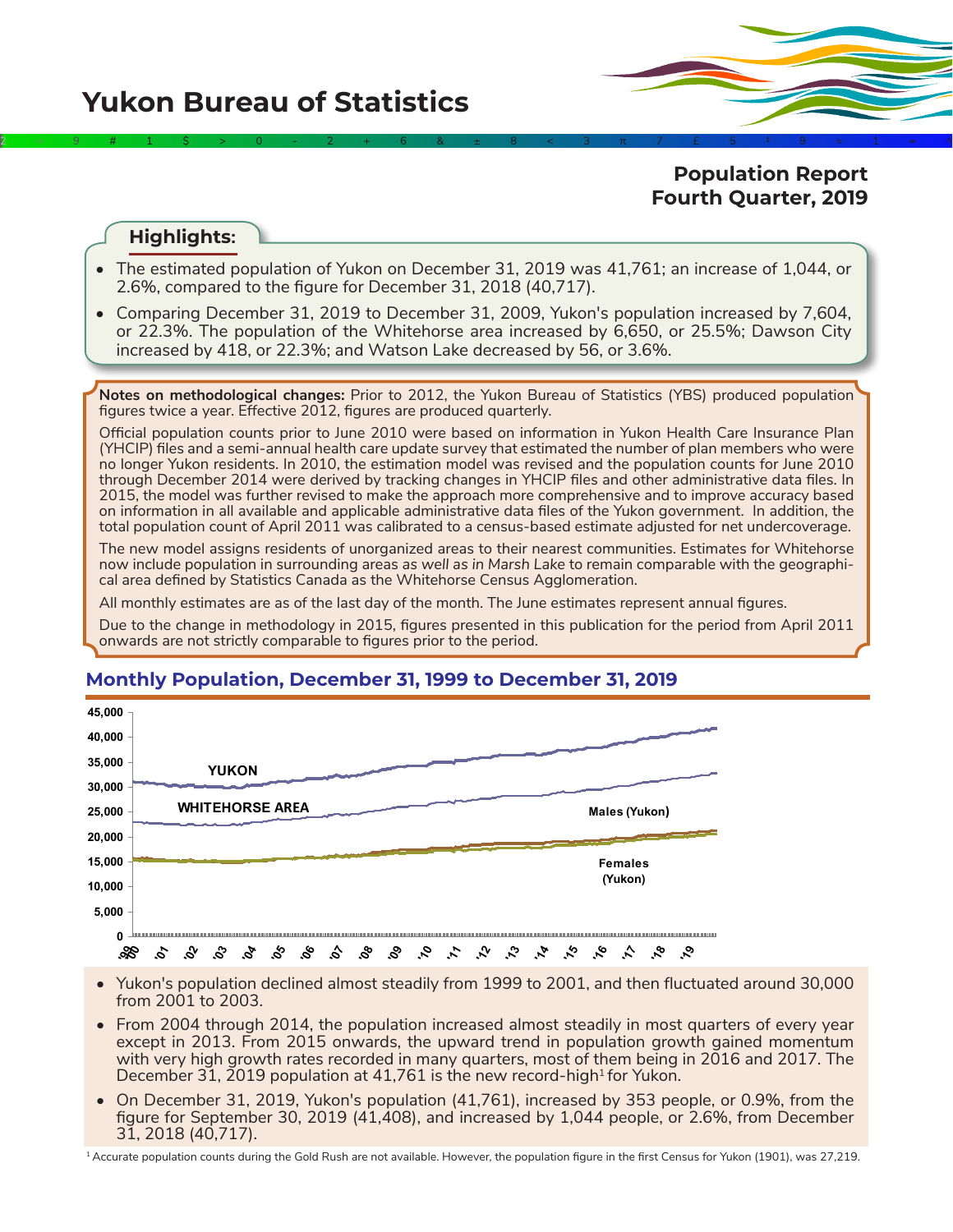### **Monthly Population, Yukon, January 31, 2009 to December 31, 2019**

|                  | 2009   | 2010   | 2011   | 2012   | 2013   | 2014   | 2015   | 2016   | 2017   | 2018   | 2019   |
|------------------|--------|--------|--------|--------|--------|--------|--------|--------|--------|--------|--------|
| Jan              | 33,969 | 34,286 | 35,251 | 35,895 | 36,420 | 36,552 | 37,269 | 37,943 | 38,958 | 40,006 | 40,844 |
| Feb              | 34,013 | 34,610 | 35,278 | 35,910 | 36,432 | 36,622 | 37,309 | 38,004 | 39,012 | 40,077 | 40,907 |
| Mar              | 34,016 | 34,789 | 35,338 | 35,888 | 36,407 | 36,707 | 37,422 | 38,088 | 39,231 | 40,119 | 40,962 |
| Apr              | 34,055 | 34,862 | 35,269 | 36,001 | 36.438 | 36,851 | 37,490 | 38,207 | 39.472 | 40,289 | 41,154 |
| May              | 34,132 | 34,950 | 35,339 | 36,158 | 36.414 | 36.997 | 37.583 | 38,440 | 39.567 | 40,457 | 41,279 |
| Jun <sup>1</sup> | 34,157 | 34,984 | 35,459 | 36,283 | 36,571 | 37,190 | 37,745 | 38,594 | 39,737 | 40,643 | 41,352 |
| Jul              | 34.175 | 35,022 | 35,510 | 36,383 | 36.570 | 37.294 | 37.800 | 38.643 | 39.740 | 40.594 | 41,361 |
| Aug              | 34,264 | 35,011 | 35,625 | 36,427 | 36,512 | 37,293 | 37,834 | 38,761 | 39,761 | 40,670 | 41,481 |
| Sep              | 34,192 | 35,012 | 35,755 | 36,431 | 36,505 | 37,340 | 37,820 | 38,797 | 39,847 | 40,710 | 41,408 |
| Oct              | 34,188 | 35,023 | 35,736 | 36,375 | 36,492 | 37,311 | 37,832 | 38,843 | 39,928 | 40,746 | 41,704 |
| <b>Nov</b>       | 34,170 | 34.949 | 35,797 | 36,467 | 36.488 | 37,252 | 37,817 | 38.926 | 39.922 | 40,788 | 41,677 |
| <b>Dec</b>       | 34,157 | 34,667 | 35,864 | 36,445 | 36,473 | 37,210 | 37,868 | 38,900 | 39,968 | 40,717 | 41,761 |

<sup>1</sup> June figures are referred to as 'annual'.

- During the fourth quarter of 2019, Yukon's population increased by 353 people from 41,408 on September 30, 2019 to 41,761 on December 31, 2019.
- Comparing the months of October through December of 2019 to their respective 2018 months, population increased: 2.4% in October; 2.2% in November; and 2.6% in December.

#### **Population by Age Group and Sex, Yukon, December 31, 2009 and December 31, 2019**

|                                 |              |                             |       |                             |                             |                         | <b>Dec '19</b>          |                              |                              | <b>Change from</b><br>Dec '09 to Dec '19 |
|---------------------------------|--------------|-----------------------------|-------|-----------------------------|-----------------------------|-------------------------|-------------------------|------------------------------|------------------------------|------------------------------------------|
| $80 +$<br>75-79                 | <b>Males</b> | <b>Females</b><br>$\bullet$ |       | Age<br>Groups               | <b>Both</b><br><b>Sexes</b> |                         | Males Females           | <b>Both</b><br><b>Sexes</b>  | Males                        | Females                                  |
| 70-74<br>65-69                  |              |                             |       | $0 - 4$<br>$5-9$<br>10-14   | 2,302<br>2,311<br>2,211     | 1,162<br>1,241<br>1,169 | 1,140<br>1,070<br>1,042 | 23.2%<br>24.0%<br>15.9%      | 18.6%<br>30.2%<br>20.5%      | 28.4%<br>17.6%<br>11.2%                  |
| 60-64<br>55-59<br>50-54<br>2019 | 2009         | 2009                        | 2019  | $15 - 19$<br>20-24<br>25-29 | 2,076<br>2,307<br>3,050     | 1,066<br>1,166<br>1,505 | 1,010<br>1,141<br>1,545 | $-11.2%$<br>$-3.1%$<br>25.8% | $-13.6%$<br>$-0.6%$<br>25.1% | $-8.6%$<br>$-5.6%$<br>26.4%              |
| 45-49<br>40-44<br>35-39         |              |                             |       | 30-34<br>35-39<br>40-44     | 3,606<br>3,478<br>2,955     | 1,743<br>1,727<br>1,476 | 1,863<br>1,751<br>1,479 | 57.0%<br>39.2%<br>17.4%      | 59.2%<br>45.0%<br>17.8%      | 55.0%<br>33.9%<br>17.1%                  |
| 30-34<br>25-29<br>20-24         |              |                             |       | 45-49<br>50-54<br>55-59     | 2,888<br>2,726<br>3,276     | 1,414<br>1,394<br>1,638 | 1,474<br>1,332<br>1,638 | $-9.2%$<br>$-13.4%$<br>19.5% | $-7.8%$<br>$-12.6%$<br>13.0% | $-10.5%$<br>$-14.2%$<br>26.7%            |
| 15-19<br>$10 - 14$<br>$5-9$     |              |                             |       | 60-64<br>65-69<br>70-74     | 3,016<br>2,283<br>1,584     | 1,553<br>1,215<br>857   | 1,463<br>1,068<br>727   | 46.3%<br>83.8%<br>120.6%     | 37.6%<br>67.1%<br>112.1%     | 57.0%<br>107.4%<br>131.5%                |
| $0-4$<br>2,000                  | ٠<br>1,000   | 1,000<br>0                  | 2,000 | 75-79<br>$80+$<br>All Ages  | 883<br>809<br>41,761        | 499<br>385<br>21,210    | 384<br>424<br>20,551    | 79.1%<br>69.6%<br>22.3%      | 107.1%<br>78.2%<br>22.3%     | 52.4%<br>62.5%<br>22.2%                  |

Comparing December 31, 2019 to December 31, 2009, growth occurred as follows (15-year age groupings):

- $\bullet$  0 to 14 years = increased 1,186 people, (21.0%);
- $\bullet$  15 to 29 years = increased 287 people, (4.0%);
- $\bullet$  30 to 44 years = increased 2,727 people, (37.3%);
- $\bullet$  45 to 59 years = decreased 180 people,  $(-2.0\%)$ ;
- $\bullet$  60 to 74 years = increased 2,862 people, (71.2%); and
- 75 years and over = increased 722 people, (74.4%).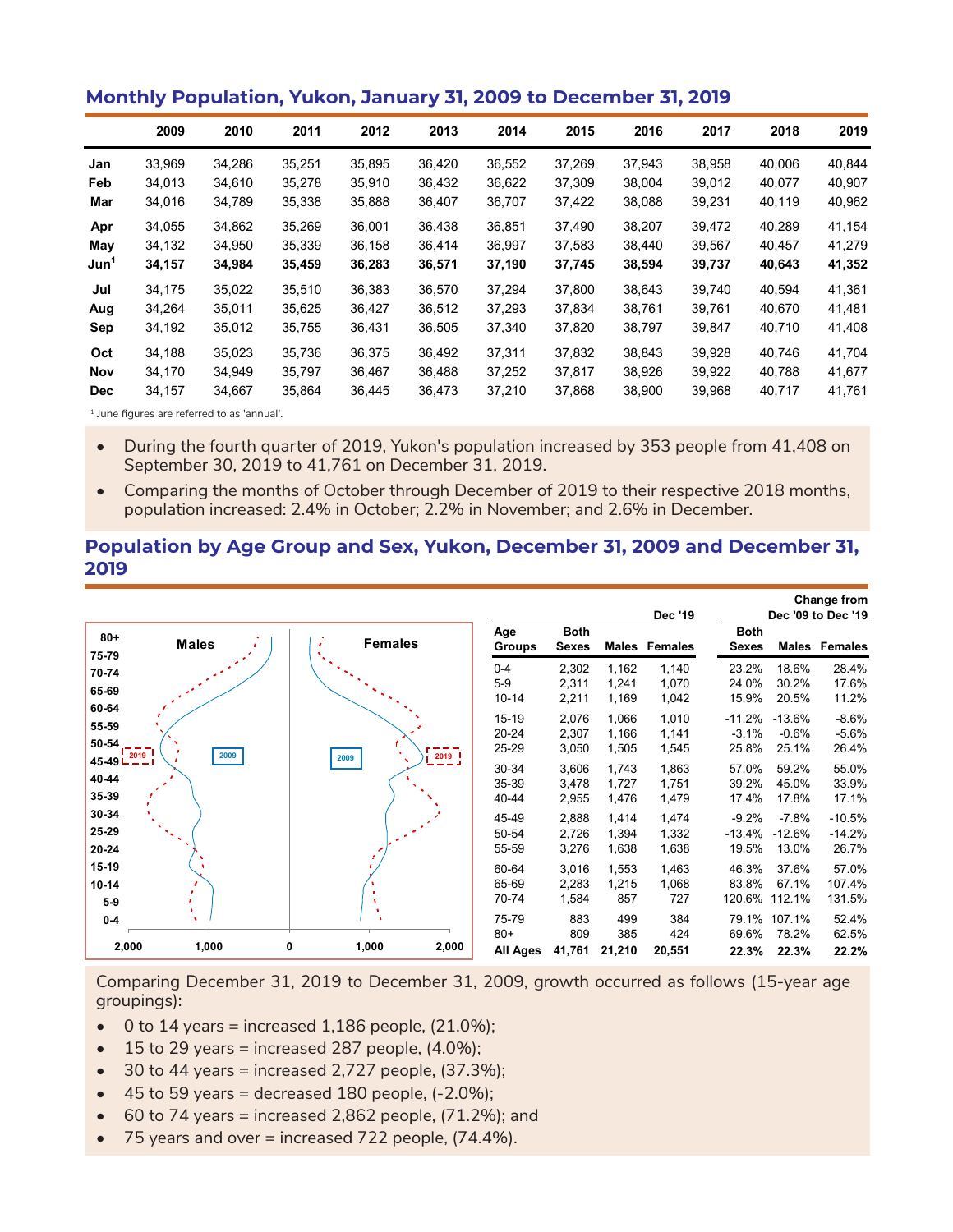# **Population by Subdivision in Whitehorse Area**





**Note:** Residents of Whitehorse area are assigned to subdivisions based on their addresses in various administrative files. Some addresses in these files appear inconsistent or incomplete. Efforts have been made to resolve any apparent inconsistency or incompleteness of information by validating the information against multiple sources. **BL** 

**GRANGER**

**MCINTYRE**

**TAKHINI SOUTH/ COLLEGE**

**KOPPER**

Changes in subdivision populations from one time period to another are not only due to natural population change and migrations, but may also be due to reassignments of previously inaccurate addresses on file.

| <b>Subdivision</b>                | <b>Dec '18</b> | <b>Sep '19</b> | <b>Dec '19</b> | <b>Subdivision</b>                     | <b>Dec '18</b> | <b>Sep '19</b> | <b>Dec '19</b> |
|-----------------------------------|----------------|----------------|----------------|----------------------------------------|----------------|----------------|----------------|
| Copper Ridge                      | 3,657          | 3,679          | 3,654          | Range Point*                           | 1,206          | 1,202          | 1,199          |
| <b>Cowley Creek</b>               | 265            | 266            | 271            | <b>Takhini South/College</b>           | 1,402          | 1,402          | 1,415          |
| Crestview                         | 894            | 907            | 922            | Valleyview                             | 161            | 165            | 163            |
| Downtown                          | 3,067          | 3,052          | 3,099          | Whse Copper/MacRae/                    | 502            | 509            | 509            |
| Granger                           | 1,040          | 1,044          | 1,061          | Mt. Sima/Canyon Cres.                  |                |                |                |
| Hidden Valley/MacPherson          | 458            | 457            | 469            | <b>Whistle Bend</b>                    | 821            | 1,019          | 1,087          |
| Hillcrest/Airport                 | 691            | 688            | 691            | <b>Wolf Creek</b>                      | 432            | 434            | 429            |
| Ingram/Arkell                     | 1,028          | 1,051          | 1,059          | <b>Undefined Neighbourhood</b>         | 471            | 464            | 487            |
| Kopper King                       | 206            | 198            | 199            | <b>Within City Limits</b>              |                |                |                |
| <b>Lobird/Hamilton Blvd South</b> | 222            | 233            | 235            | Post Office Box <sup>1</sup>           | 680            | 741            | 777            |
| Logan                             | 389            | 392            | 406            | Inconsistent Information <sup>2</sup>  | 310            | 433            | 456            |
| <b>Marwell</b>                    | 206            | 215            | 228            | <b>Whitehorse-Municipal Boundaries</b> | 28,901         | 29,427         | 29,703         |
| Mary Lake/Spruce Hill             | 453            | 449            | 445            | Marsh Lake                             | 656            | 678            | 683            |
| McIntyre                          | 475            | 482            | 477            | Outside City Limits-North <sup>3</sup> | 1,162          | 1,198          | 1,237          |
| Pine Ridge/Fox Haven              | 356            | 342            | 331            | Outside City Limits-South <sup>4</sup> | 662            | 651            | 695            |
| Porter Creek/Kulan                | 3,882          | 3,957          | 4,022          | Outside City Limits-West <sup>5</sup>  | 427            | 441            | 456            |
| Raven's Ridge/Eagle's Eye         | 129            | 137            | 151            | <b>Whitehorse Area Total</b>           | 31,808         | 32,395         | 32,774         |
| <b>Riverdale</b>                  | 5,498          | 5,509          | 5,461          |                                        |                |                |                |

**\****Range Point* replaces previous subdivision name of 'Takhini North'.

<sup>1</sup>*Post Office Box* refers to cases where the mailing address is only identified as a Whitehorse post office box and information on address is not available in administrative sources. *Post Office Box* includes General Delivery and Bag Services.

<sup>2</sup> Inconsistent Information includes residents who identified their city of residence as Whitehorse but their addresses recorded in administrative files show inconsistencies. Therefore, there is a possibility that some of these residents may in fact reside outside the Whitehorse area.

<sup>3</sup> *Outside City Limits-North* includes those residents living from Takhini River Bridge up to and including Fox Lake.

<sup>4</sup> *Outside City Limits-South* includes those residents living from Carcross Cut-off up to and including Annie Lake Road.

<sup>5</sup> *Outside City Limits*-West includes those residents living from the Mayo Road Cut-off up to and including Mendenhall.